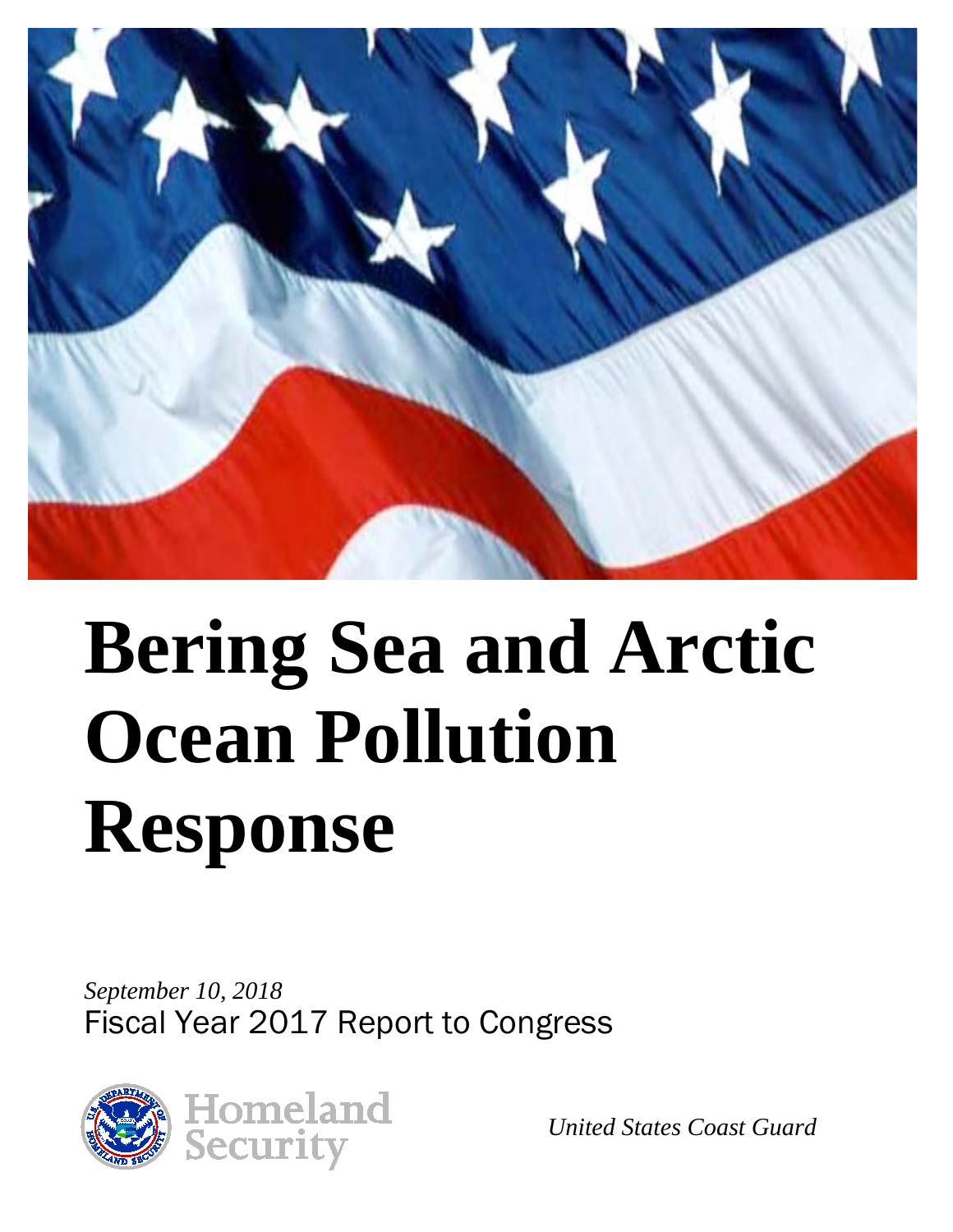## Foreword

#### September 10, 2018

I am pleased to present the following report, "Bering Sea and Arctic Ocean Pollution Response," as prepared by the U.S. Coast Guard.

The Fiscal Year 2017 Department of Homeland Security Appropriations Act (P.L. 115-31) requires the submission of the Coast Guard's plans to ensure that it is capable of conducting its response missions throughout the Western Alaska Captain of the Port Zone, including the Bering Sea and Arctic Ocean.

Pursuant to Congressional requirements, this report is being provided to the following Members of Congress:



The Honorable Kevin Yoder Chairman, House Appropriations Subcommittee on Homeland Security

The Honorable Lucille Roybal-Allard Ranking Member, House Appropriations Subcommittee on Homeland Security

The Honorable Shelley Moore Capito Chairman, Senate Appropriations Subcommittee on Homeland Security

The Honorable Jon Tester Ranking Member, Senate Appropriations Subcommittee on Homeland Security.

I am happy to answer any further questions you may have, or your staff may contact my Senate Liaison Office at (202) 224-2913 or House Liaison Office at (202) 225-4775.

Sincerely,

Karl L. Schultz Admiral, U. S. Coast Guard Commandant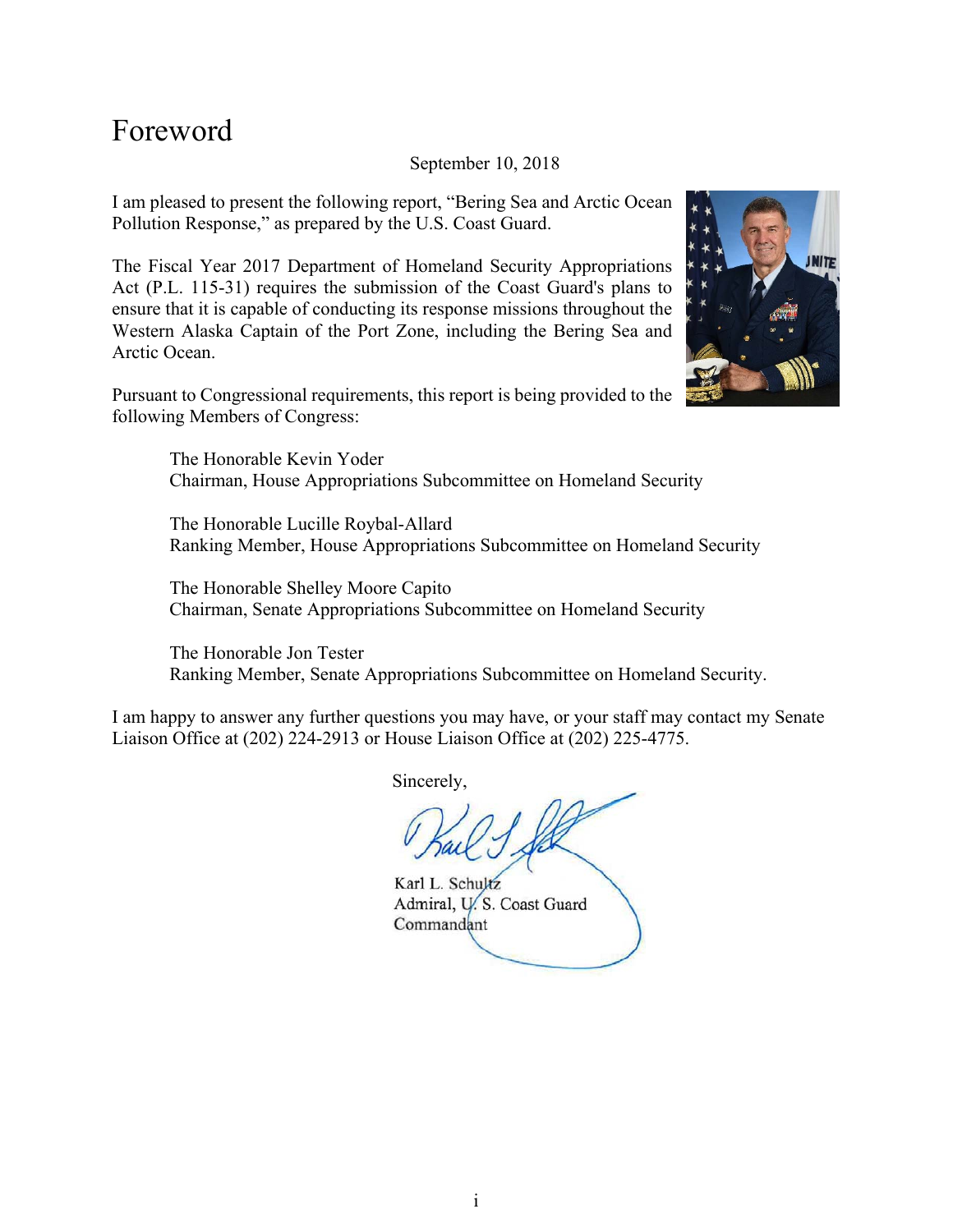

# Bering Sea and Arctic Ocean Pollution Response

## Table of Contents

| Ι. | Legislative Language                                       |    |
|----|------------------------------------------------------------|----|
| П. | Pollution Response Equipment and Capabilities              | 2  |
| Ш. | Prevention of Pollution Incidents                          | 10 |
|    | IV. Spill Response and Mitigation Strategies in Icy Waters | 11 |
| V. | <b>Federal Partnerships during Spill Responses</b>         | 13 |
|    | VI. Abbreviations                                          | 16 |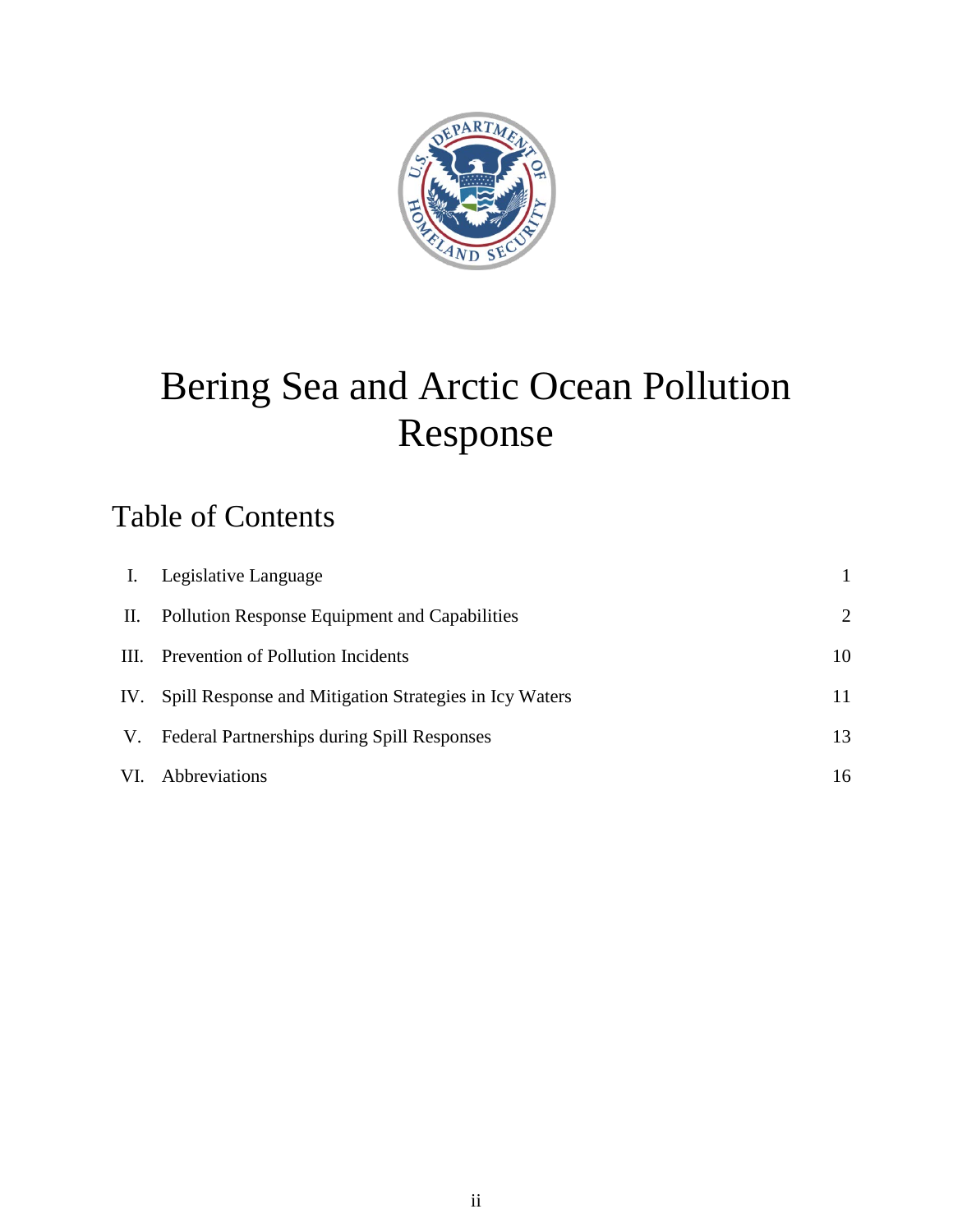## I. Legislative Language

This document responds to language in Senate Report 114-264 accompanying the Fiscal Year 2017 Department of Homeland Security Appropriations Act (P.L. 115-31).

Specifically, Senate Report 114-264 states:

Not later than 180 days after the date of enactment of this Act, the Secretary shall submit to the Committee a report on the Coast Guard's plans to ensure that it is capable of conducting its response missions throughout the Western Alaska Captain of the Port Zone, including the Bering Sea and Arctic Ocean. The report shall include: a list of pollution response equipment and spill response organizations capable of mitigating an oil or hazardous material release in the Bering Sea or Arctic Ocean; the role prevention plays in preventing a pollution incident; a detailed description of how a spill that occurs in icy waters will be mitigated and the methods used; and how the Coast Guard is partnering with federal, state, and local entities to ensure a well-coordinated response.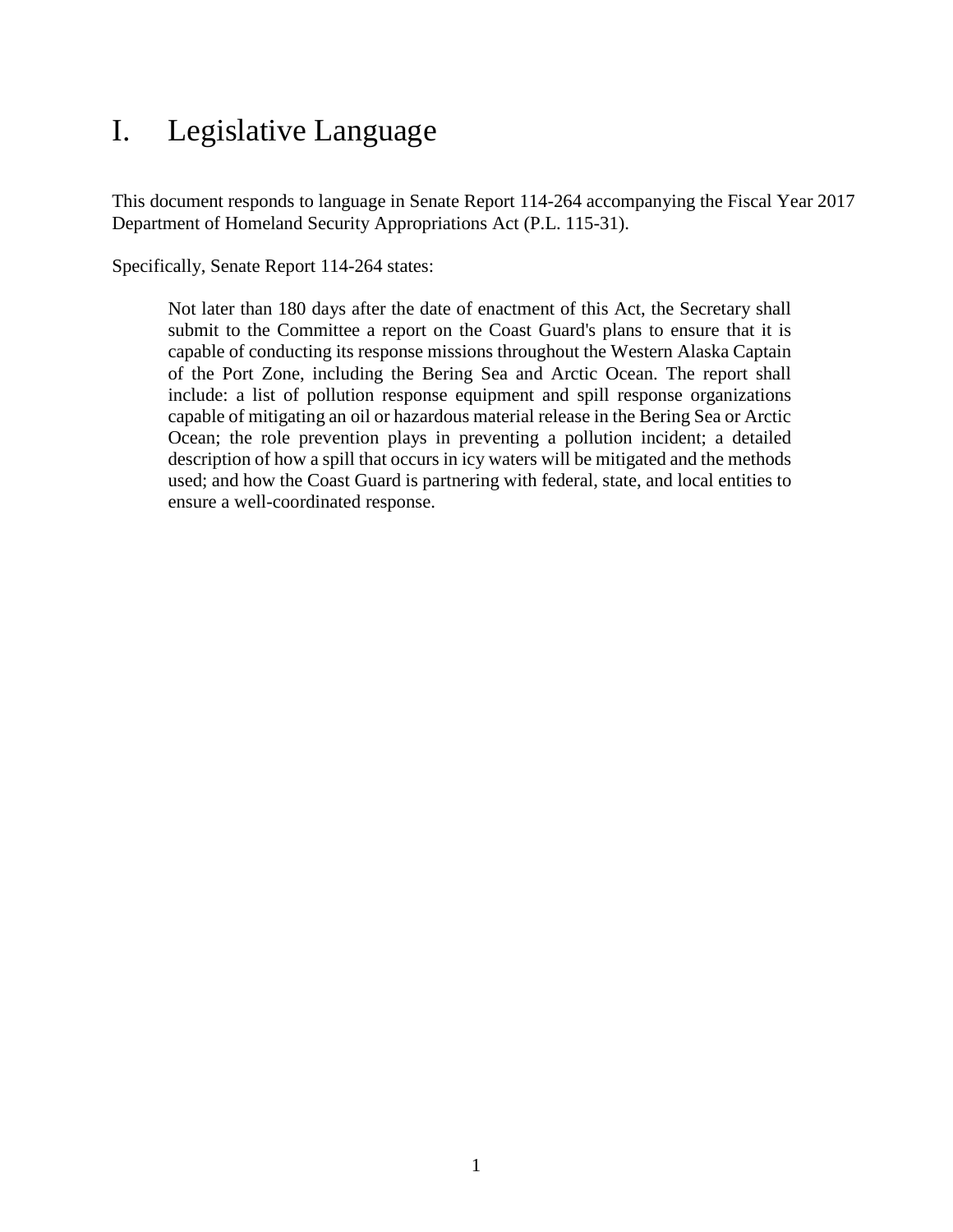## II. Pollution Response Equipment and Capabilities

#### USCG Pollution Response Equipment in Alaska

The U.S. Coast Guard (USCG) maintains two types of spill response systems deployed from afloat units: the Spilled Oil Recovery Systems (SORS) and Vessel of Opportunity Skimming Systems (VOSS). SORS and VOSS equipment can be deployed and operated from a properly equipped vessel. There are two USCG open-water, SORS-capable, response resource units homeported in the Western Alaska Captain of the Port (COPT) Zone: Coast Guard Cutter SPAR, homeported in Kodiak, Alaska, and CGC HICKORY, homeported in Homer, Alaska. Figure 1 shows the locations of SORS and VOSS equipment, as well as the homeports of the response units in Alaska. Table 1 outlines the deployable response equipment located in Anchorage, Alaska. The deployable equipment is maintained in ISU-90 containers that are designed to be loaded easily into and delivered by aircraft.



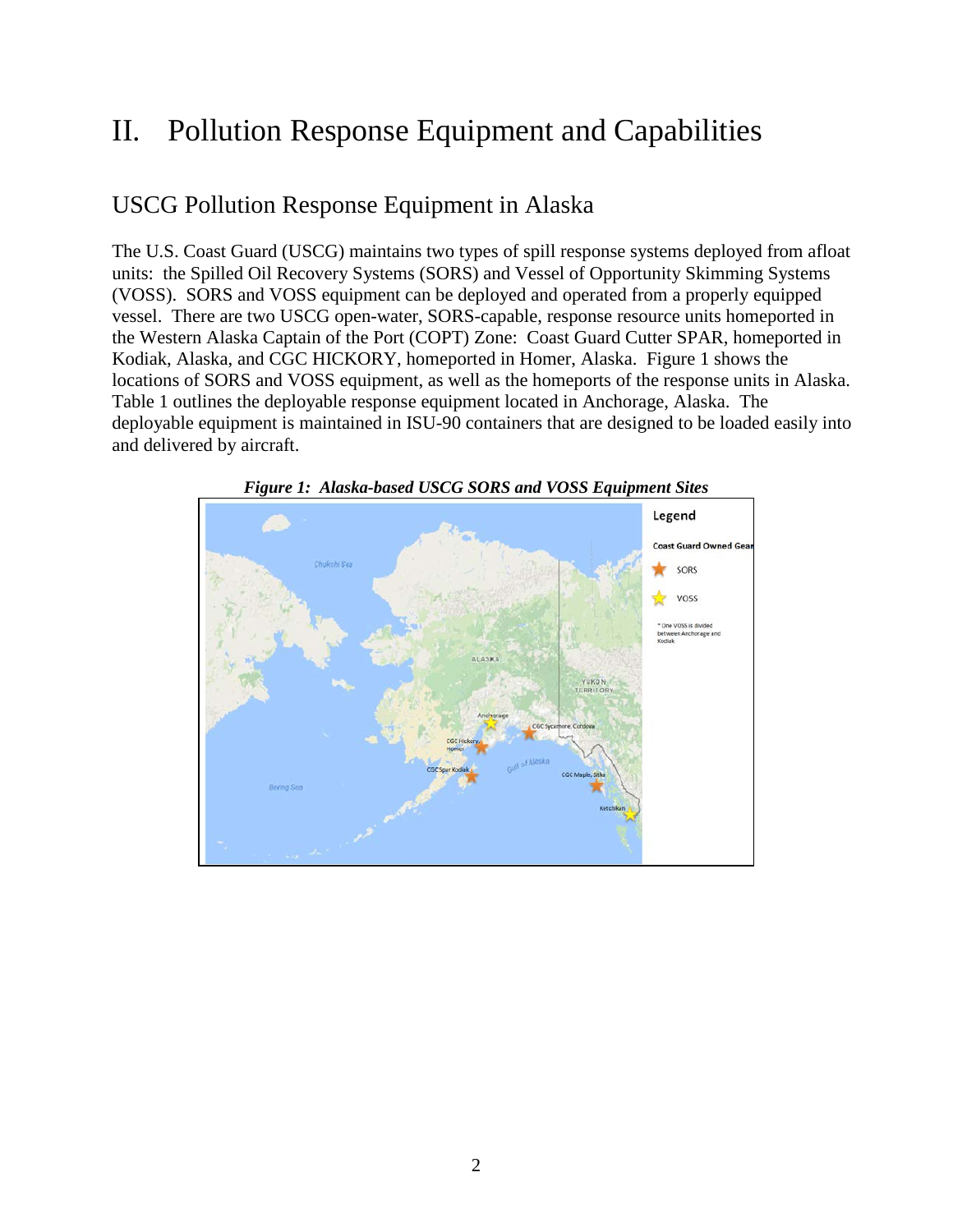| <b>Standard Pre-positioned Equipment</b><br>Loads in 20ft container (total of 50) | <b>Deployable Loads</b>                                                                                                  | <b>Aerial Dispersant</b><br><b>Delivery System</b>                                |
|-----------------------------------------------------------------------------------|--------------------------------------------------------------------------------------------------------------------------|-----------------------------------------------------------------------------------|
| Harbor boom (various lengths, ranging<br>from $200' - 2400'$ )                    | 7 containers, each containing harbor<br>boom and anchoring systems<br>$(2,900'$ total)                                   | Located in Anchorage, AK;<br>owned by SERVS                                       |
| Sorbents (various pads, boom, and<br>sweep)                                       | 10 containers of ocean boom<br>$(5,000'$ total)                                                                          | 5000-gallon capacity                                                              |
| Pumps – Yanmar & Honda 2" and 3"<br>pumps                                         | 1- various sorbent materials (pads,<br>boom, and sweep)                                                                  | Stockpile of dispersants in<br>Anchorage (65,000 gallons of<br>9527 COREX)        |
| Skimmer – SkimPac 4200 hand-operated<br>weir                                      | 1-60-person personnel protective<br>equipment (PPE) tote, pump,<br>SkimPac, generator, and temporary<br>storage bladder  |                                                                                   |
| 50 PPE totes                                                                      | 1- field camp supplies<br>1 Air Deployable Mobile Command<br>Post<br>5 Conex boxes with Harbor Boom<br>$(10,000'$ total) | Training annually with<br>Lynden Air, SERVS<br>Alyeska, and Air Station<br>Kodiak |

*Table 1: USCG Pre-positioned and Deployable Equipment in Anchorage, AK* 

### Deployable USCG Response Capabilities

National Strike Force (NSF): The NSF is comprised of more than 200 active-duty, civilian, and reserve personnel and includes the NSF Coordination Center, the Atlantic Strike Team, the Gulf Strike Team, the Pacific Strike Team, the USCG Incident Management Assist Team (IMAT), and the Public Information Assist Team. The NSF supports the Federal On-Scene Coordinator (FOSC) and/or Lead Agency Incident Commander response organization by rapidly deploying a surge capacity of technical experts, specialized response equipment, and incident management skills in preparing for and minimizing adverse impacts from oil and hazardous substances. The following NSF capabilities and personnel can be deployed within 6 hours of an incident:

- 12-member strike team qualified to perform hazardous materials responses to handle and control actual or potential releases or spills;
- 6-member incident management team qualified to assist with operations, logistics, and planning; and
- 2-member public information team qualified to assist with crisis communications.

The NSF deploys to incidents via commercial or USCG/Department of Defense aircraft, which generally are configured to carry equipment pallets or ISU-90 (shipping container) ready-loads. The NSF deployable spill response equipment includes:

- Spill Response Systems
	- o VOSS;
	- o Inflatable boom and mooring system;
	- o Large, small, and nonsubmersible pumping systems with hydraulic lines and discharge/suction hoses rated to operate in extreme cold temperature;
	- o Enhanced Viscous Oil Pumping System;
	- o Environmental monitoring equipment for low-explosive limit, Volatile Organic Compounds, and aromatic hydrocarbons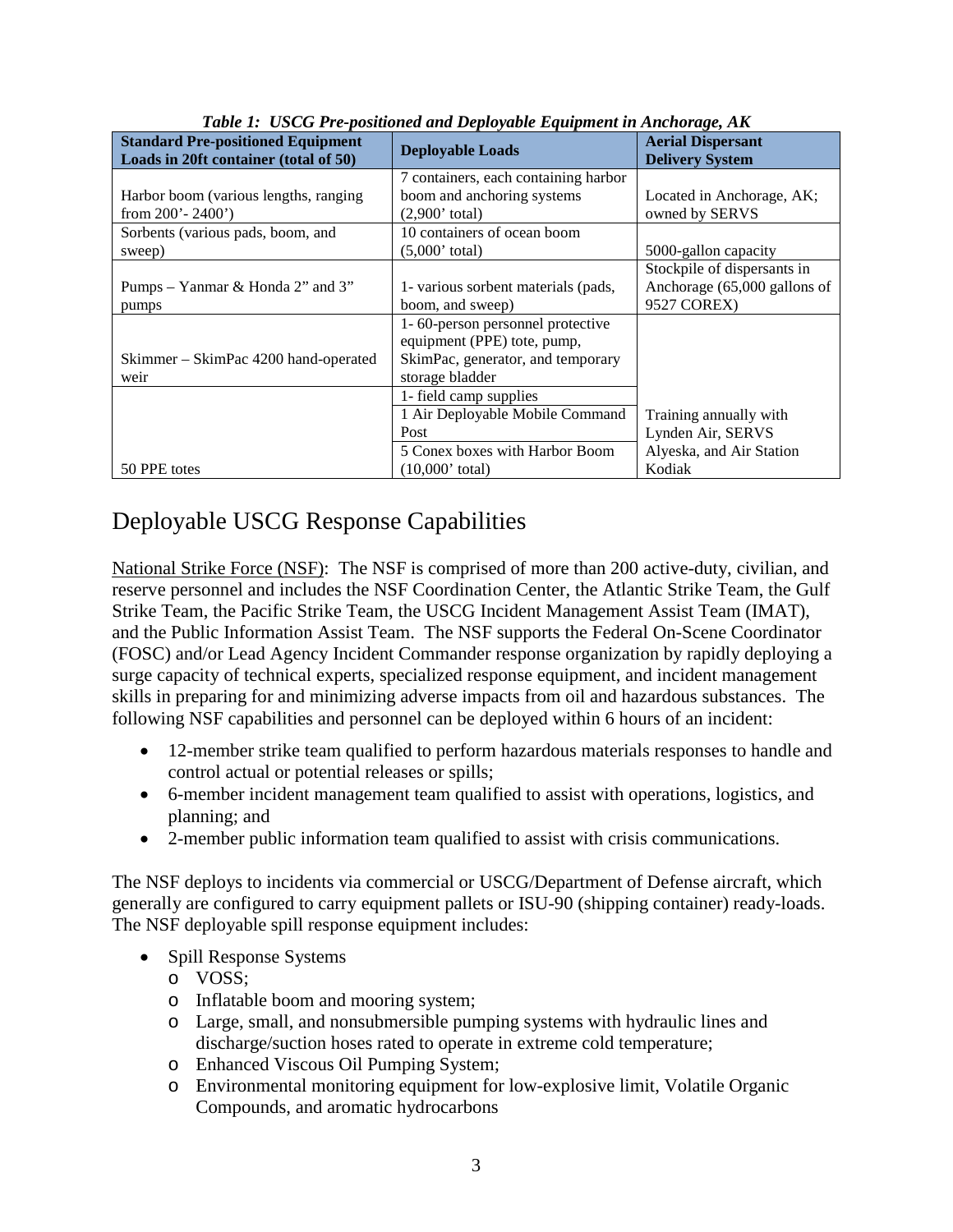- Support Equipment
	- o Canflex SeaSlug temporary storage;
	- o Response Command Post command and communications trailer;
	- o Utility boats and all-terrain vehicle;
	- o Nonsecure telecommunications equipment (e.g. computers, phones, fax, radio, etc.)
- Deployable IMAT kit appropriate for assigned position

District Response Advisory Team (DRAT): DRATs execute preparedness and response duties in support of legislative mandates in the Federal Water Pollution Control Act of 1972 and the Oil Pollution Act of 1990 (OPA 90). DRAT preparedness duties include assisting the FOSCs and Area Committees in developing booming strategies and resource priorities. DRAT response duties include serving as a technical advisor to the District Commander, and/or FOSC, deploying to support field operations as requested, validating geographic response strategies, providing oversight and coordination for training, and providing Area Contingency Plan (ACP) and Regional Contingency Plan (RCP) input.

#### SUPSALV Pollution Response Equipment

The U.S. Navy Supervisor of Salvage and Diving's depot in Anchorage, Alaska, is available for response assistance in the event of large spills. The Salvage Facilities Act (Title 10 U.S. Code § 7361-7664) authorizes the Secretary of the Navy to provide necessary salvage facilities and to provide oil spill response capability to the FOSC. SUPSALV has an extensive and diverse inventory of deployable response and salvage equipment.

#### Industry Pollution Response Equipment

The OPA 90 requires owners or operators of certain oil-handling facilities and all applicable tank vessels and nontank vessels (hereafter referred to as "plan holders") to prepare and submit response plans to the USCG. The plans must outline how the plan holder will, to the maximum extent practicable, respond to a worst case discharge (WCD), and to a substantial threat of such as a discharge of oil or a hazardous substance. The plan holder must ensure, by contract or other approved means, the availability of private personnel and equipment necessary to remove to the maximum extent practicable a WCD, including a discharge from a fire or explosion. The plan holder is required to name qualified individuals who speak English and reside in the U.S., and who are available to respond 24 hours a day, with the full authority of the owner or operator to activate the response plan and contract for oil spill response services. Vessel plan holders must identify salvage and marine firefighting (SMFF) resource providers to perform the 19 required SMFF services, outlined in Subpart I of Title 33, Code of Federal Regulations (CFR), part 155. Both vessel response plans (VRP) and facility response plans (FRP) must align with ACPs and the National Oil and Hazardous Substances Pollution Contingency Plan (NCP), for response to oil spills and hazardous substance releases.

In addition to aligning with the applicable ACP and NCP, response plans must meet the requirements established in the National Planning Criteria (NPC). The NPC are the regulatory requirements in Title 33, CFR, parts 154 and 155. However, in some remote areas such as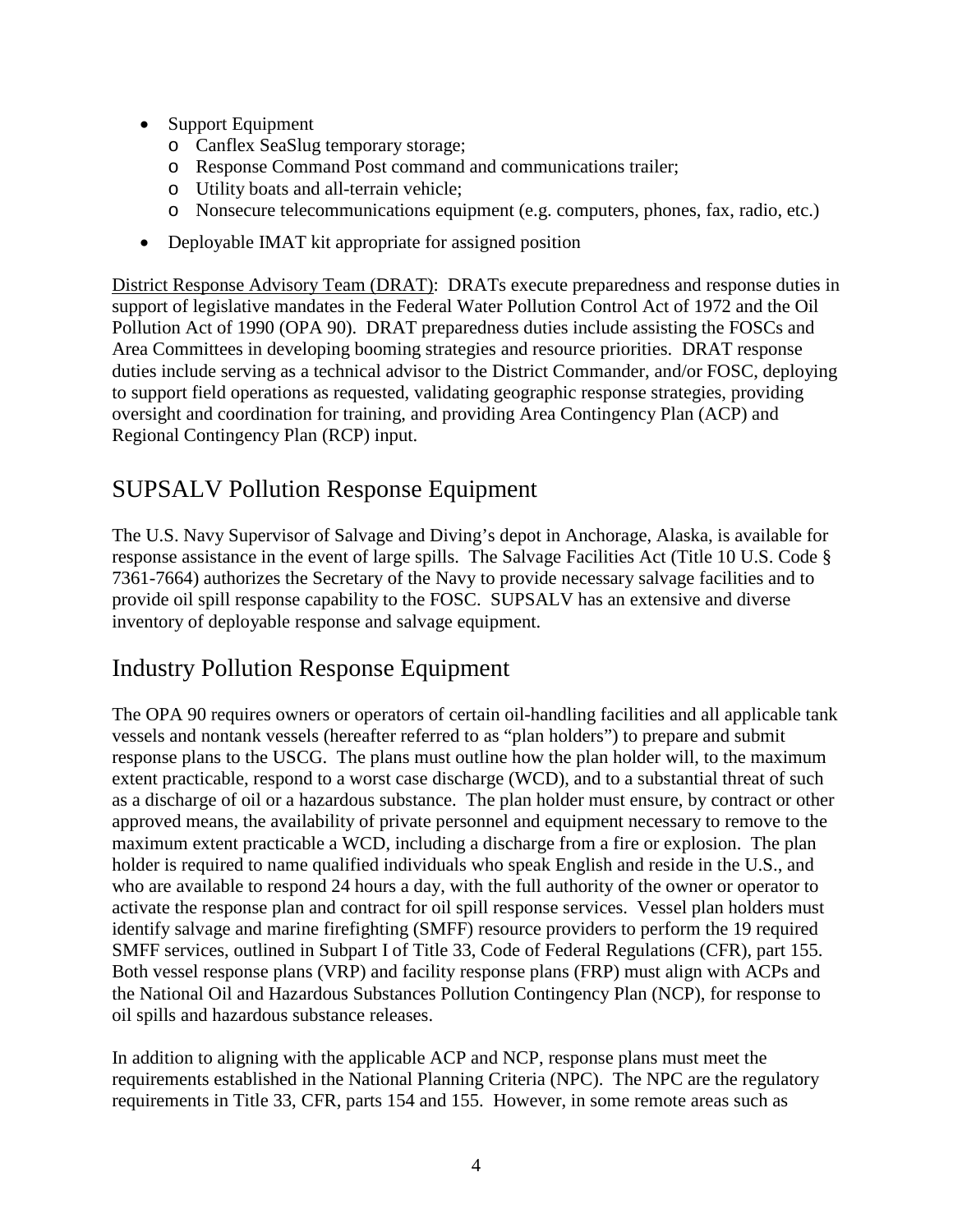Alaska, due to geographical, environmental, or other reasons, the NPC may not be appropriate to a particular plan holder. As such, the regulations allow a plan holder to propose alternative planning criteria (APC) when they believe the NPC are inappropriate or cannot be met. Proposed APC must specify which NPC cannot be met and how the plan holder will address that gap. APC serve a vital role in VRPs for tank and nontank vessels operating in Western Alaska. Figure 2 shows locations of response resources used by plan holders in their APC. Table 3 lists the response equipment owned by each oil spill response organization (OSRO) for use in ACP.





| Table 2: OSRO Providers and Equipment for Use in APC |
|------------------------------------------------------|
|------------------------------------------------------|

| <b>OSRO</b>                                     | <b>Equipment</b>                       |  |
|-------------------------------------------------|----------------------------------------|--|
|                                                 | Beach Cleanup Tool Kits - 10           |  |
|                                                 | Sorbent Sweep - 20,500 feet            |  |
|                                                 | Support Vessels - 12                   |  |
| Alaska Petroleum Distributors and Transporters  | Boom - 41,000 feet                     |  |
|                                                 | Workboats - 15                         |  |
|                                                 | $V$ OSS - 1                            |  |
|                                                 | Boom - 6,300 feet                      |  |
|                                                 | Temporary Storage/Fixed - 35,100 bbls  |  |
|                                                 | Temporary Storage/Mobile - 13,900 bbls |  |
| Alaska Maritime Prevention and Response Network | Workboats - 2                          |  |
|                                                 | Skimmers - 10                          |  |
|                                                 | Towing Vessels - 5                     |  |
|                                                 | Support Vessels - 1                    |  |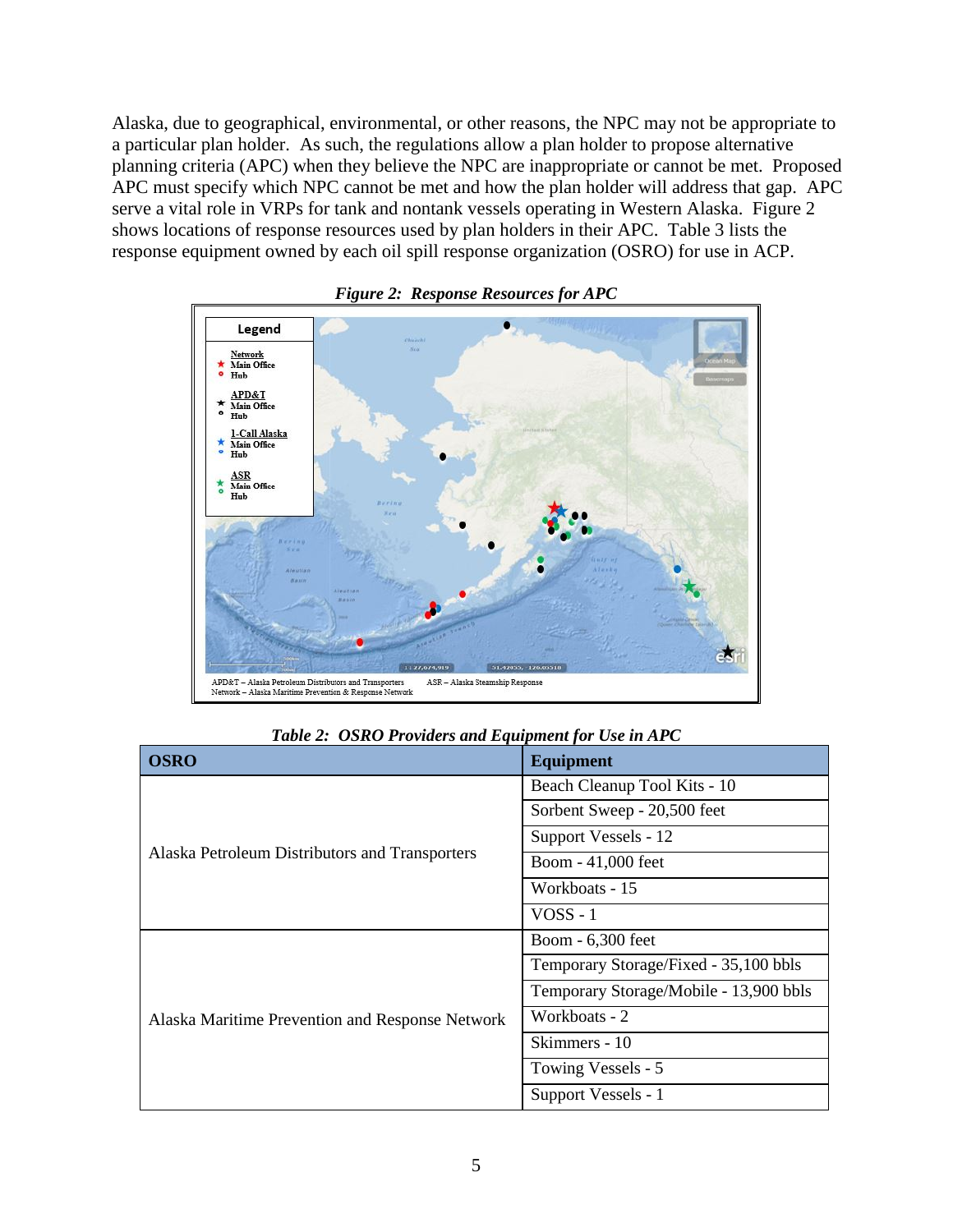| <b>OSRO</b>   | <b>Equipment</b>                      |
|---------------|---------------------------------------|
|               | Boom - 32,000 feet                    |
|               | Temporary Storage - 193,500 bbls      |
| 1-Call Alaska | Skimmers - 7                          |
|               | <b>Emergency Lightering equipment</b> |
|               | Marine Firefighting equipment         |

| <b>OSRO</b>               | <b>Equipment</b>               |
|---------------------------|--------------------------------|
|                           | Boom - 53,450 feet             |
|                           | Temporary Storage - 5,873 bbls |
| Alaska Steamship Response | Skimmers - 2                   |
|                           | Towable Storage Bladder        |
|                           | <b>Towing Vessels</b>          |

Figure 3 shows the locations of additional OSROs in Alaska that are generally employed in landbased or near-shore incidents. Table 3 identifies their operating areas. Figure 4 identifies the response equipment totals in each of the operating areas in Alaska.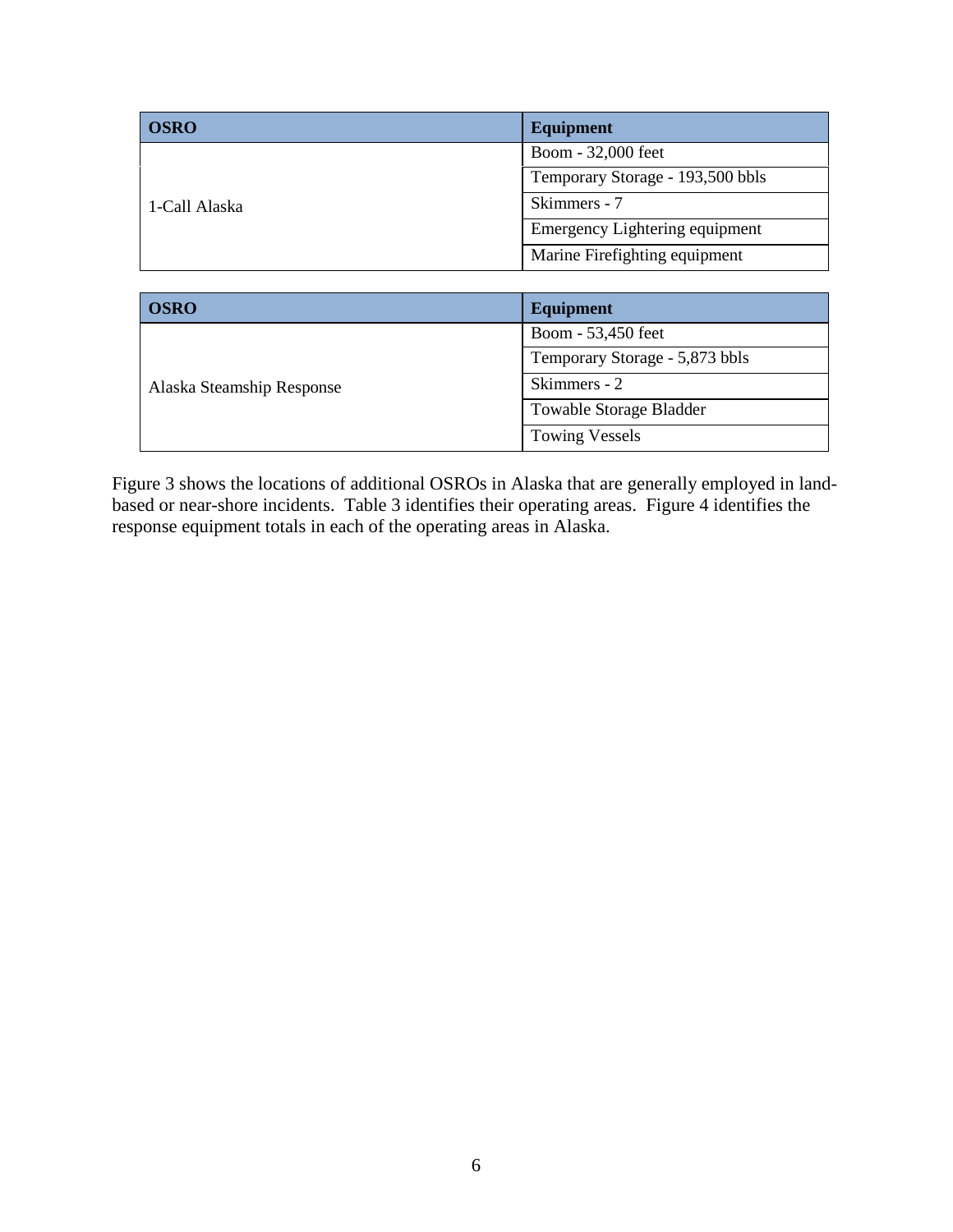

#### *Table 3: Alaskan OSROs*

| <b>OSRO</b>      | <b>Operating Location</b>                 | <b>Website</b>                  |  |
|------------------|-------------------------------------------|---------------------------------|--|
| Alaska Clean     | Operates only on the North Slope. Serves  | http://www.alaskacleanseas.org/ |  |
| Seas (ACS)       | the drill/oil production fields.          |                                 |  |
|                  | Mainly operates in western AK and         |                                 |  |
| Alaska Chadux    | Aleutian chain. Operates out of Anchorage | https://www.chadux.com/         |  |
|                  | and flies personnel out for response.     |                                 |  |
| Cook Inlet Spill |                                           |                                 |  |
| Prevention and   | Operates in Cook Inlet.                   | https://cispri.org/             |  |
| Response, Inc.   |                                           |                                 |  |
|                  | Operates in Prince William Sound serving  | http://www.alyeska-             |  |
| Alyeska/SERVS    | the Valdez terminal and Trans-Alaska      | pipe.com/TAPS/SERVS             |  |
|                  | Pipeline System tanker traffic.           |                                 |  |
| S.E. Alaska      |                                           |                                 |  |
| Petroleum        | Operates in southeast Alaska.             | http://www.seapro.org/          |  |
| Response         |                                           |                                 |  |
| Organization     |                                           |                                 |  |

 $\overline{a}$ 

<span id="page-9-0"></span><sup>&</sup>lt;sup>1</sup> Alaska OSROs may share, under emergent circumstances, certain equipment through an intrastate mutual aid compact. However, there are strict limitations imposed via the State of Alaska, and often State permissions are required for out-of-area movement of certain types of equipment.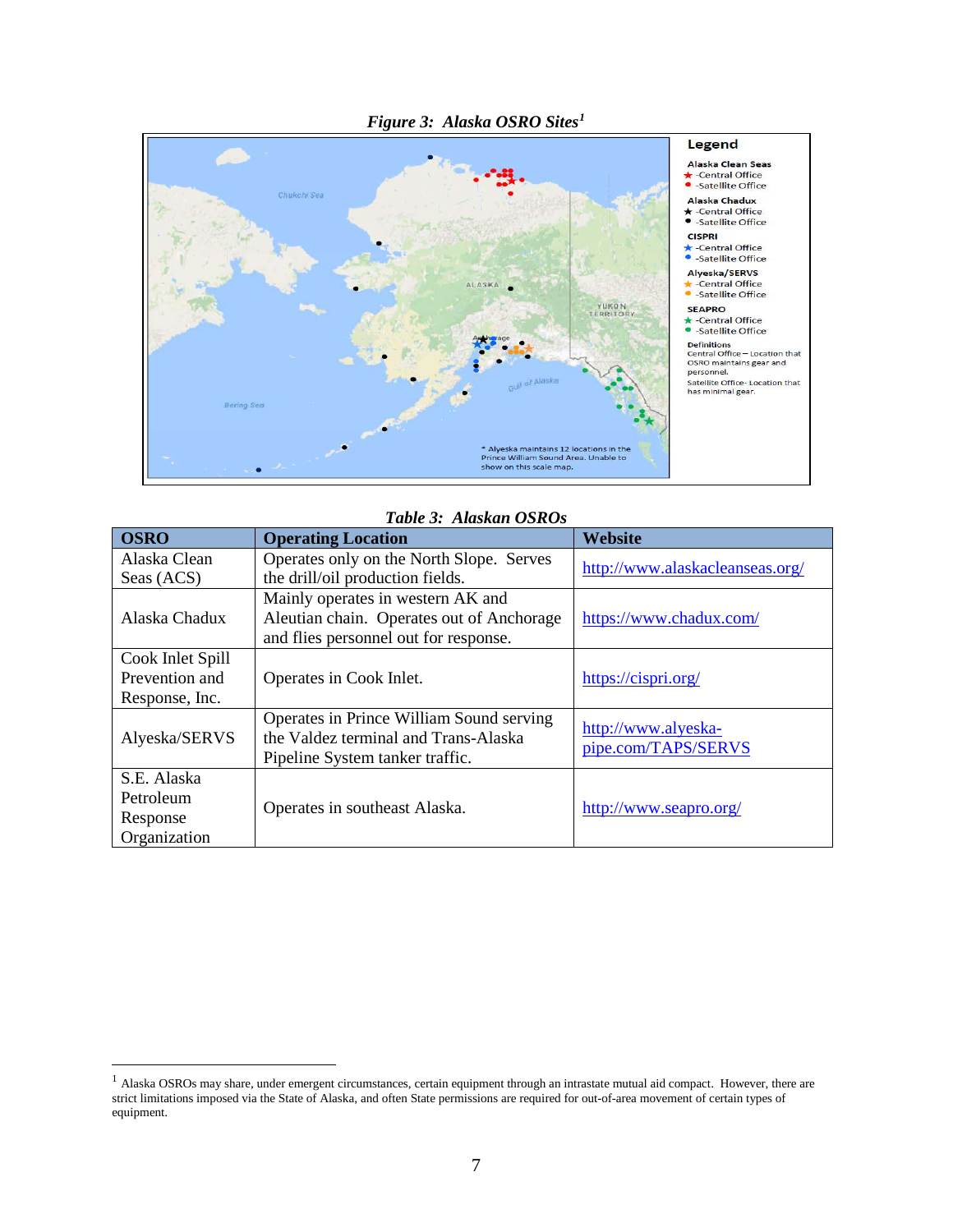

*Figure 4: Response Resource totals for USCG COTP Zones in Alaska*

#### State of Alaska Response Equipment

The State of Alaska maintains 57 spill response containers in 53 communities throughout the state (Figure 5). Most locations contain equipment to address two types of spills: marine spills and road spills. The State developed and pre-staged Emergency Tow Systems (ETS) across Alaska. An ETS may be deployed in the event that a disabled vessel requires assistance in accessing a place of refuge, and is designed to use vessels of opportunity to assist disabled vessels that are in Alaskan waters. The ETS can be configured to deploy to a disabled ship from the stern of a tugboat or airdropped to the ship's deck via helicopter. Alaska has a total of 10 systems; 3 are capable of towing vessels under 50,000 dead weight tons, while the remaining 7 systems can tow vessels in excess of 50,000 dead weight tons. Four of the systems are prestaged in the Western Alaska Captain of the Port (COTP) Zone in Nome, Cold Bay, Unalaska, and Adak.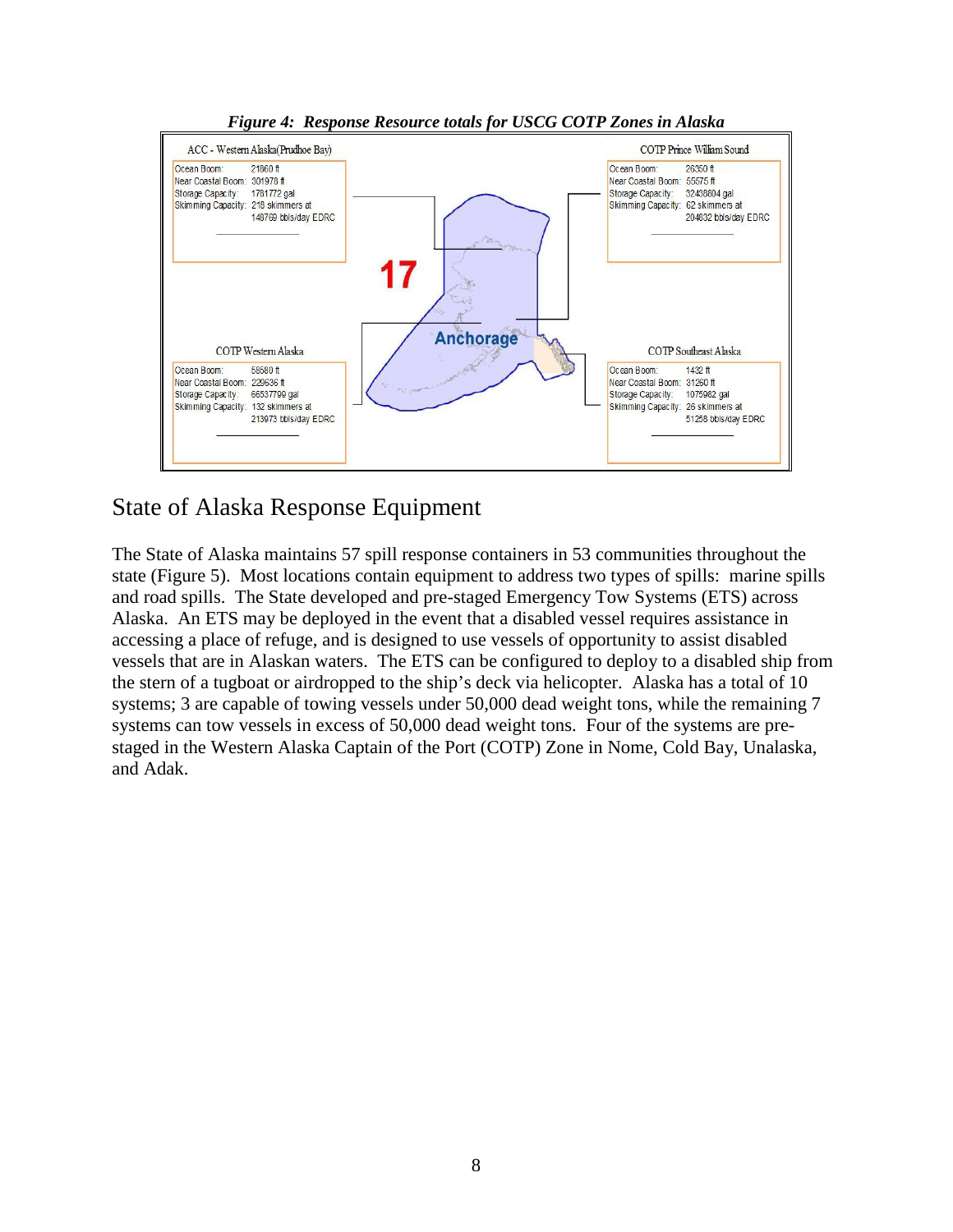

*Figure 5: State of Alaska Spill Response Equipment*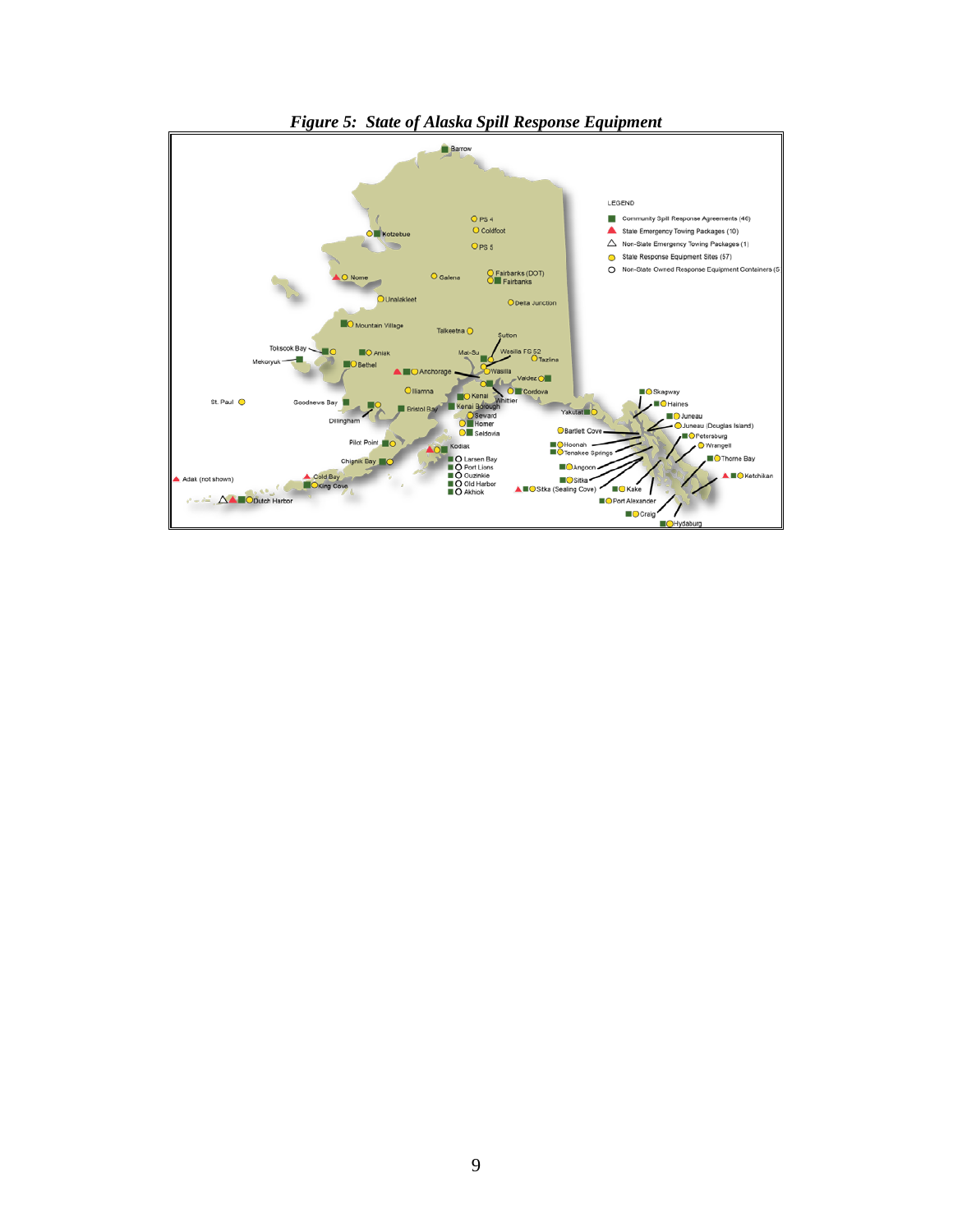## III. Prevention of Pollution Incidents

Risk mitigation plays an important role in preventing oil pollution. The USCG pursues prevention as a comprehensive strategic and operational undertaking—through regulatory regimes, operational capabilities, and port activity monitoring and awareness—to ensure compliance with established standards and regulations. Pollution prevention is enabled by a regulatory regime that provides a set of balanced safety standards that meet government, industry, and public needs. Industry's compliance with these standards mitigates the risk of pollution incidents. The worldwide implementation of prevention requirements mandated by OPA 90 and the International Convention for the Prevention of Pollution from Ships drastically reduced the frequency of vessel-related pollution incidents, and contributed to a decrease in the total volume of oil spilled from ships. These prevention requirements include double hulls for tank vessels, the establishment of vessel traffic services for navigation safety, mandating navigation radars on ships, and other measures.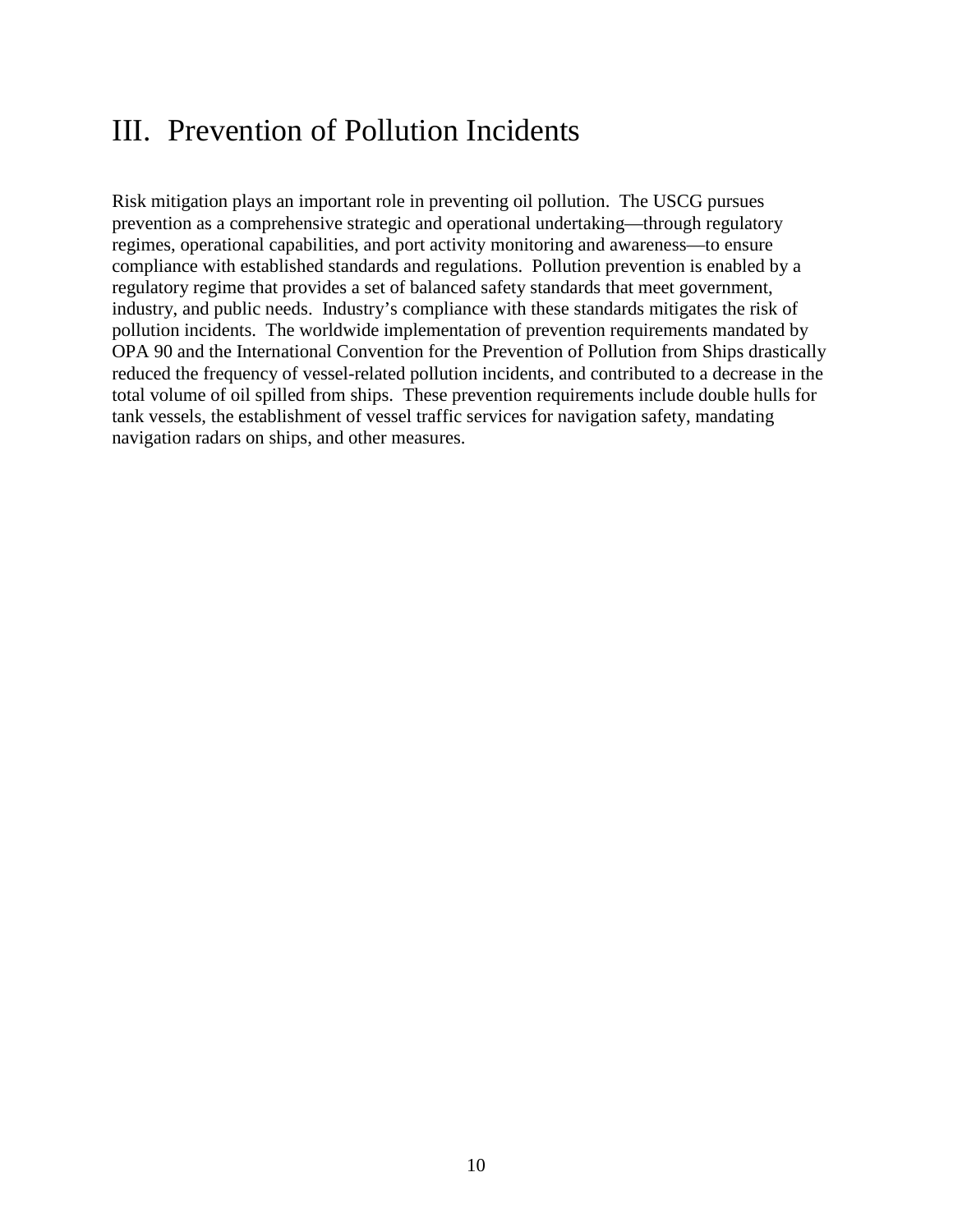## IV. Spill Response and Mitigation Strategies in Icy **Waters**

#### Current Response and Mitigation Strategies

The spill response cooperative for the North Slope oil production industry, ACS, developed a three-volume technical manual to guide their responders in the event of an oil spill. The manual describes itself as providing "a detailed source of information pertaining to spill response variables on the North Slope of Alaska." The North Slope Subarea Committee has chosen to use the ACS Technical Manual as the regionally accepted response strategy to protect the priority sensitive areas in the geographic zone. The manual includes multiple mitigation strategies for recovery and containment of oil in icy conditions.

The Arctic Council's Emergency Prevention, Preparedness and Response Field Guide for Oil Spill Response in Arctic Waters (2017) and the Guide to Oil Spill Response in Snow and Ice Conditions in the Arctic (2015) detail common response strategies in icy conditions.

#### Research and Development

Research and Development Center (RDC): As part of the USCG's Research, Development, Test, and Evaluation Program, the RDC is committed to evaluating countermeasures and cleanup technologies for a range of oil spills. The RDC currently is performing a multi-phase assessment of potential solutions and emerging technologies for better responding to oil spills in ice conditions.

As part of this project, prototype equipment is deployed from USCG cutters operating in ice conditions in the Arctic, the Great Lakes, and off the coast of Alaska. This equipment includes standard response items (e.g., skimmers and fire-resistant booms) in addition to newer technologies with the potential to support response operations, such as an aerostat balloon, unmanned aerial and underwater systems, and communications gear that facilitates the passing of information back to the command center. Testing is planned to continue through 2018.

Among the efforts completed during this project, RDC researchers and partners developed a cage that was deployed around a weir skimmer in order to protect the mouth of the skimmer from clogging or being blocked by pieces of ice. This ice cage was developed as part of a larger Ice Management System that included a deployable and portable temporary storage tank and the associated equipment required for skimming and collecting oil onboard a ship. The ice cage was initially tested onboard USCG cutters in March 2015 in the Arctic, and then in August 2016 in the North Atlantic. The RDC identified lessons learned and areas for improvement to guide future efforts in mitigating the complications of oil spill response in broken ice conditions. The RDC deployed additional equipment from the CGC HEALY, which included another potential skimmer (July 2017) and an unmanned surface vehicle (July through August 2017).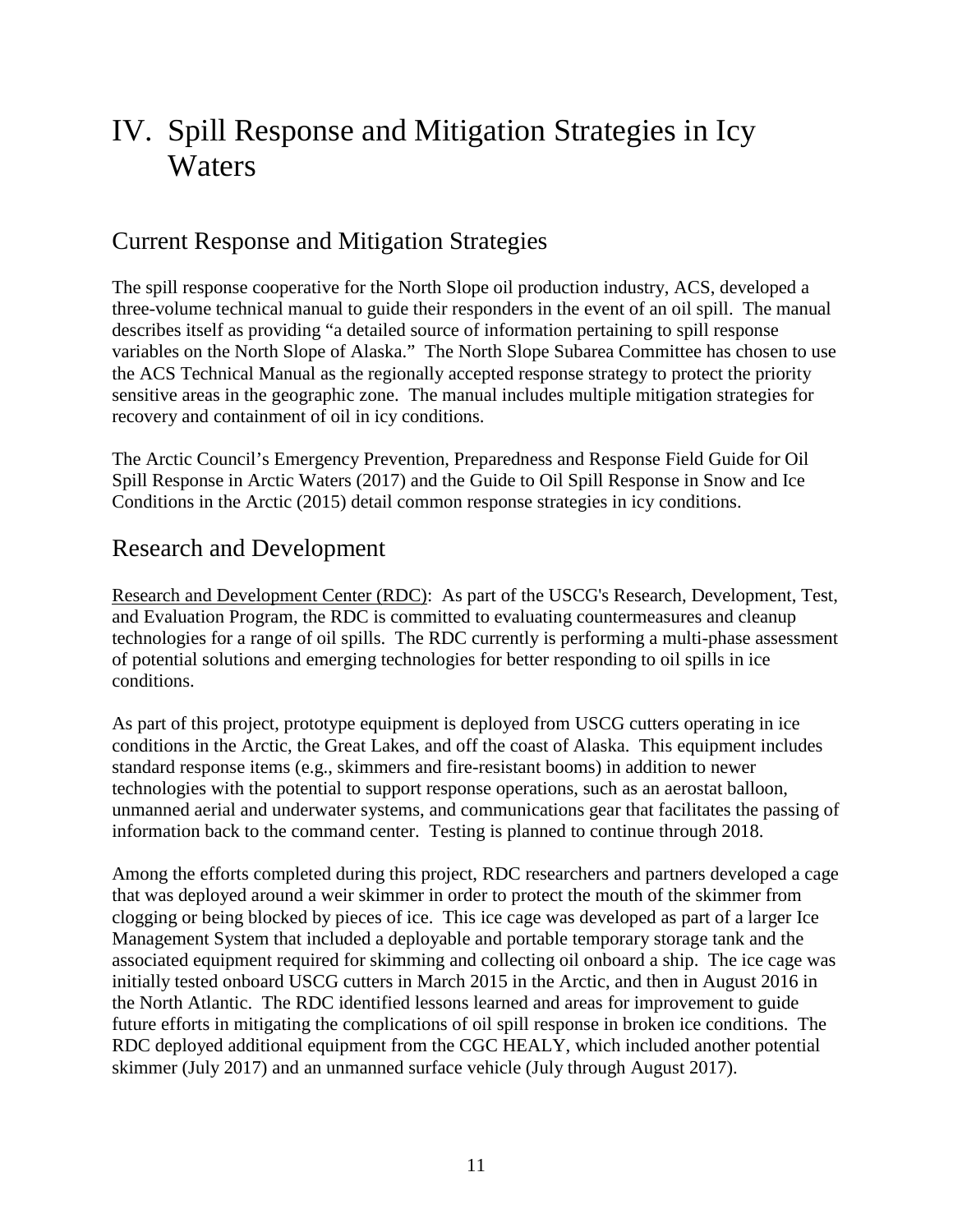*Figure 6: Research and Development ice cage deployed around a skimmer.*



Oil Spill Recovery Institute (OSRI): OSRI was established by Congress in response to the 1989 Exxon Valdez oil spill. The Congressional mandate given to OSRI is:

- To identify and develop the best available techniques, equipment, and materials for dealing with oil spills in the Arctic and sub-Arctic marine environment;
- To complement federal and state damage assessment efforts; and
- To determine, document, assess, and understand the long-range effects of Arctic and sub-Arctic oil spills on the natural resources of Prince William Sound, as well as on the environment, economy, lifestyle, and well-being of the people who are dependent on those resources.

OPA 90 established OSRI. Amendments in 1996 and 2004 extended the original mandate through September 2012, and provided a funding mechanism for the Institute. Legislation in 2005 assures that OSRI's research program will continue as long as oil exploration and development occurs in Alaska.

OSRI is administered through and housed at the Prince William Sound Science Center, a nonprofit research and education organization located in Cordova, Alaska. The Prince William Sound Science Center facilitates and encourages ecosystem studies in the Greater Prince William Sound region. More information can be found on its website: [http://www.pws-osri.org/oil-spill](http://www.pws-osri.org/oil-spill-recovery-institute/)[recovery-institute/.](http://www.pws-osri.org/oil-spill-recovery-institute/)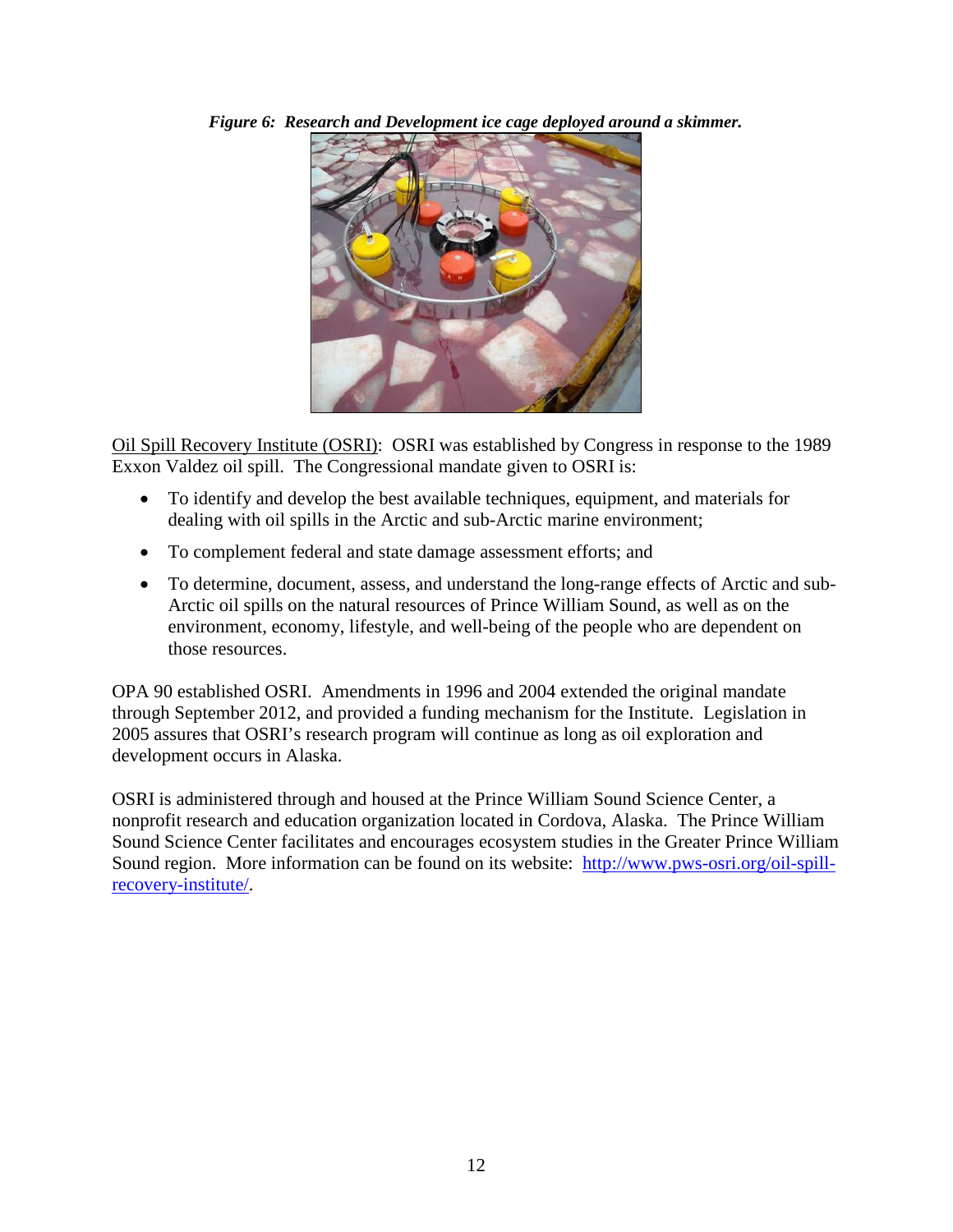## V. Federal Partnerships During Spill Responses

Marine Environmental Response: As the FOSC for response to pollution in the coastal zone under the NCP, the USCG maintains primary responsibility for oil spill response in U.S. Arctic waters. The USCG implements the following initiatives to enhance spill preparedness and response in the Arctic:

- Maintains vigilance for responses where responsible parties are unknown or fail to respond adequately;
- Serves as Vice-chair of the National Response Team and engages with the Alaska Regional Response Team (ARRT) to enhance coordination with state, local, and indigenous populations to improve preparedness and response capabilities for oil spills and hazardous substance releases;
- Coordinates with interagency partners, indigenous populations, and the commercial maritime sector to address and apply statutory and regulatory responsibilities for marine environmental preparedness and response;
- Ensures an active and effective Area Committee and ACP process in order to identify threats, risks, and strategies necessary to mitigate the effect of oil pollution in the U.S. Arctic, in accordance with the NCP and applicable USCG policy; and
- Coordinates with the various Arctic communities of interest to plan for pollution threats, identify areas and resources at risk, and build response strategies for oil spills and hazardous substance releases, including Spills of National Significance.

Interagency Coordination: Since 2010, the USCG strengthened its relationship with the U.S. Department of the Interior's Bureau of Safety and Environmental Enforcement (BSEE). The Director of Minerals Management Service (now known as BSEE) and the Commandant of the USCG signed a memorandum of understanding (MOU) on September 30, 2004. To meet the objectives of the MOU and address lessons learned from Deepwater Horizon, the USCG and BSEE formed Response and Prevention Workgroups. Specifically, the Response Workgroup's goal is to improve national oil spill planning, preparedness, and response for facilities located seaward of the coastline through improved alignment of BSEE and USCG regulatory authorities and preparedness oversight activities. A USCG and BSEE Principals Meeting is held quarterly with the BSEE Director and USCG's Assistant Commandant for Prevention Policy to discuss the following objectives as they relate to the MOU:

- Foster communication and cooperation among agencies;
- Optimize use of government resources and clearly delineate areas of expertise and jurisdiction;
- Develop compatible regulations/policies and encourage adoption of similar codes/standards; and
- Assist the regulated community in understanding applicable regulations.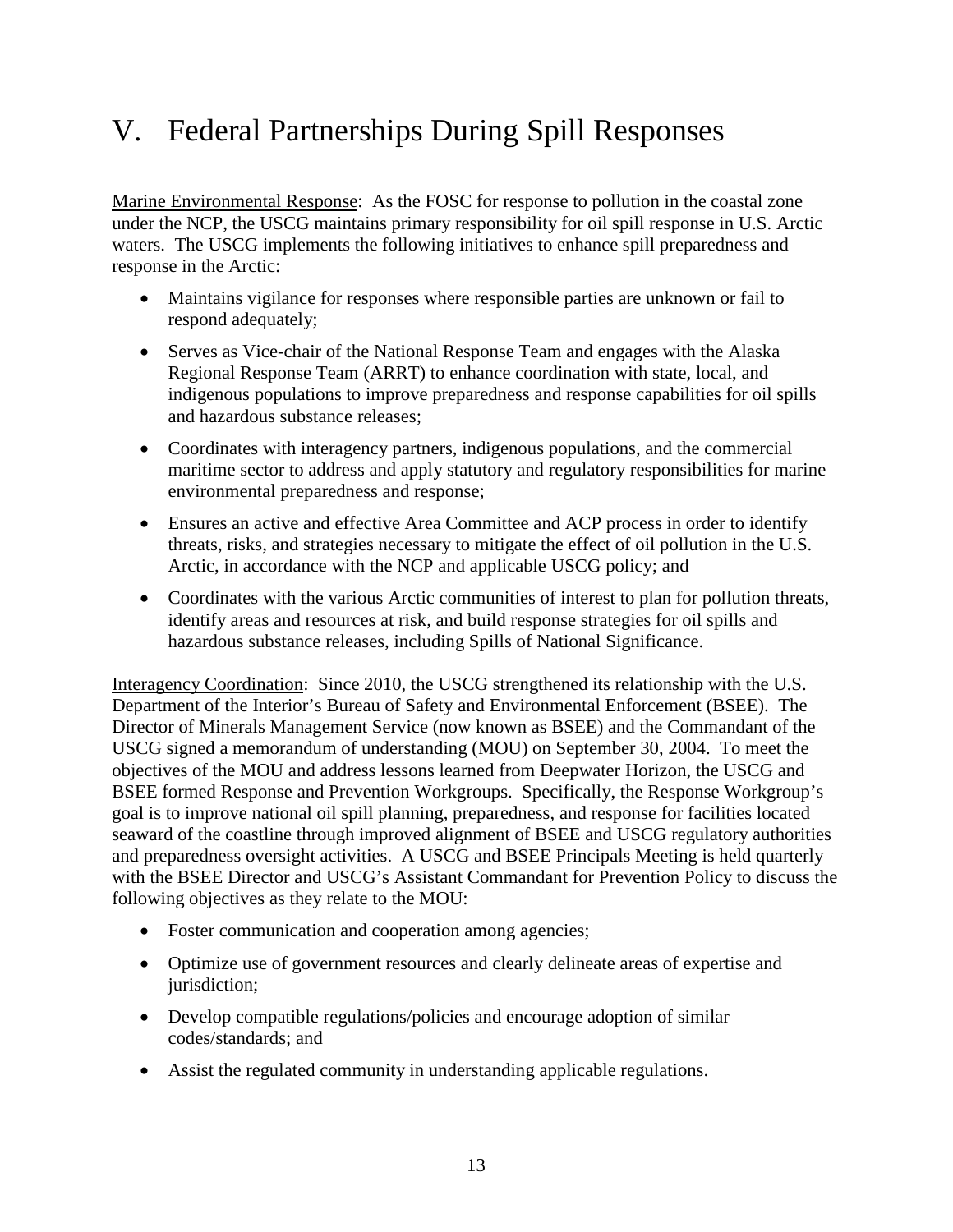Area Contingency Planning: As required by OPA 90 and the NCP, ACPs are the nucleus of domestic spill response preparedness. In general, the USCG COTP functions as the FOSC in the coastal zone. The FOSC helps to lead the Area Committee, comprised of local subject matter experts, in creating the ACP.

To meet this challenge, the Alaska Department of Environmental Conservation (ADEC), USCG, and U.S. Environmental Protection Agency (EPA) have developed a unified planning regime that merges applicable state and federal law to develop jointly approved contingency plans, divided into subareas, which are equivalent to the ACPs required by OPA 90. Currently, there are 10 subareas developed in the State of Alaska, of which the following five lie within the Arctic: Aleutians (revised May 2015); Bristol Bay (revised February 2013); North Slope (revised May 2012); Northwest Arctic (revised January 2012); and Western Alaska (revised February 2013).

The recently promulgated USCG guidance entitled "Area Contingency Plan Revitalization," dated February 2, 2017, requires Sector Anchorage to create one ACP for the Western Alaska COTP Zone that would combine all seven of the current coastal subarea contingency plans. The realigned ACP would be developed concurrently with the Alaska RCP, to ensure consistency across both plans.

Alaska Regional Response Team (ARRT): The ARRT is an intergovernmental body established under the NCP (40 CFR 300). The purpose of the ARRT is to oversee pollution preparedness and response policy and organization throughout the region (the State of Alaska and adjacent waters of the U.S., to the extent of the Exclusive Economic Zone), in accordance with federal and state laws and best management practices. Membership of the ARRT includes 14 federal agencies, the State of Alaska (represented by ADEC), and federally recognized tribes. The ARRT cooperates with the NRT to support FOSCs in planning efforts and response operations, through its standing and incident specific incarnations, respectively. The standing ARRT holds three scheduled meetings per year in various locales around the region, in coordination with subarea committees. These meetings are open to the public. *Ad hoc* activations of the incident specific ARRT are convened, usually on short notice, as operations dictate. Most work on policy and coordination is completed intersessionally. The ARRT maintains the Alaska Unified Plan, which satisfied the federal requirements for the RCP and the State of Alaska retirements for a State Master Plan.

PREP4C: OPA 90 mandates VRP and FRP exercises. The USCG, EPA, the Department of Transportation's Pipeline and Hazardous Materials Safety Administration, and BSEE established the Pollution Preparedness for Response Exercise Program (PREP) to manage the myriad of exercise requirements. Collectively, these four agencies comprise the PREP Compliance, Coordination, and Consistency Committee (PREP4C). PREP4C fulfills a growing need for better interagency collaboration within the context of oil spill and hazardous substance response plan preparedness.

Primary responsibilities of the PREP4C include:

• Maintaining a common operating picture of current risks, emerging issues, and trends that affect response plan development, maintenance, compliance, and exercise activities;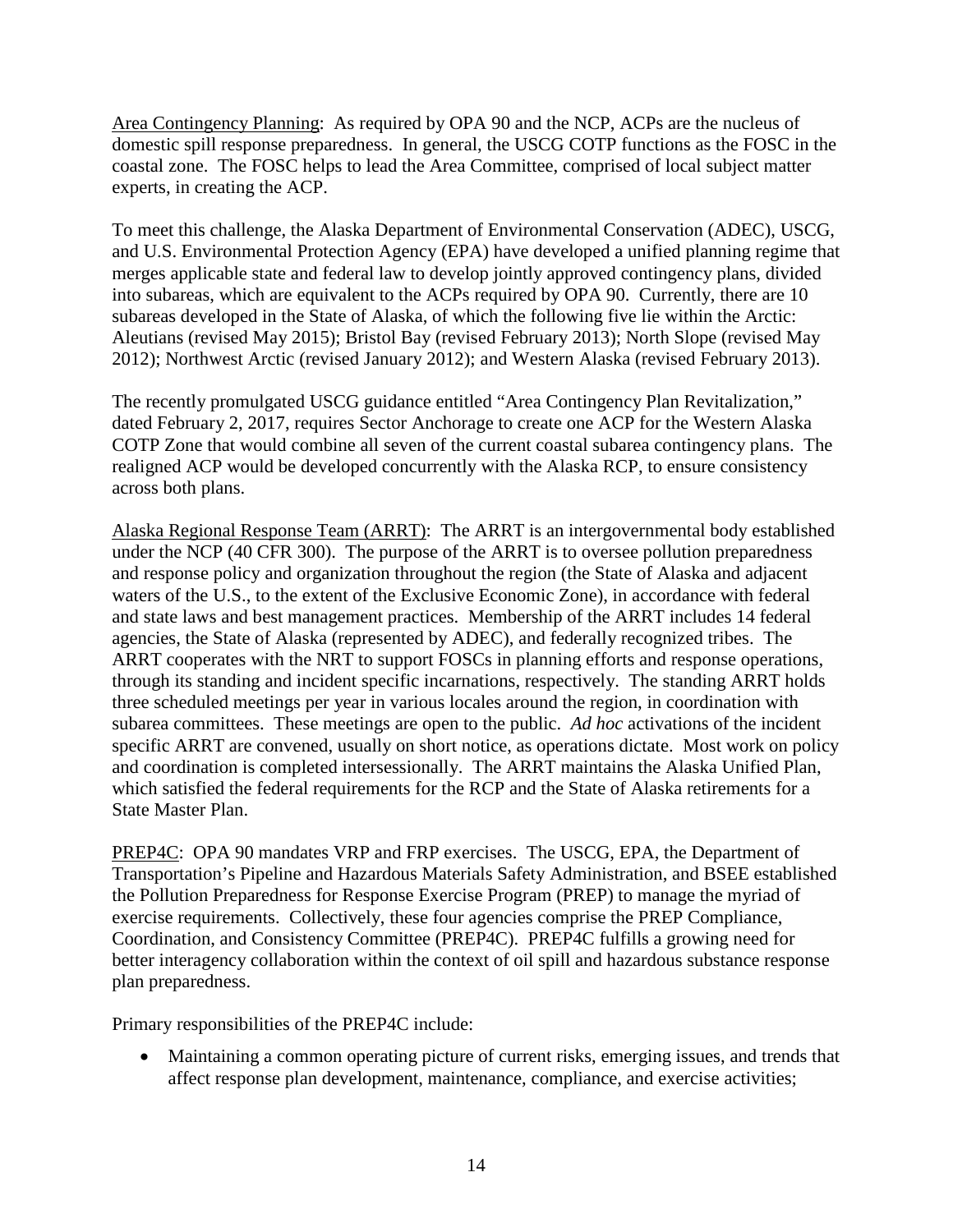- Maintaining a national PREP schedule;
- Discussing and analyzing incidents and major exercises on a routine basis to share lessons learned and recommendations, and to maintain a unified posture with respect to response planning and compliance; and
- Promoting consistency within OSRO oversight.

Pacific States/British Columbia Oil Spill Task Force: The task force was created in 1989 to address oil spill prevention and response issues on a regional level. The States of Alaska, California, Oregon, and Washington have been members since its inception, as has the Province of British Columbia. In 2001, the State of Hawaii joined the task force. Member agencies share a mandate to protect their environmental, cultural, and economic resources from oil spills. The USCG Pacific Area (PACAREA) and the state members of the task force are focused on common goals, and share geographic jurisdictions and responsibility for the protection of the same marine resources from Alaska to California, including the Hawaiian archipelago.

An MOU between the task force and USCG PACAREA acknowledges and affirms the value of these existing partnership efforts to enhance regional marine safety and environmental protection while improving coordination, communication, and consistency among the partners. The USCG PACAREA - Pacific States/British Columbia Oil Spill Task Force Steering Committee, which meets annually, serves as the focal point of this partnership. USCG members of the Steering Committee include representatives as designated by PACAREA, as well as the accompanying USCG Districts.

The Coordinating Committee members represent the task force. The specific functions of the Steering Committee are:

- To serve as a forum for the discussion of Pacific Region marine safety and oil spill prevention, preparedness, and response issues;
- To coordinate the establishment and implementation of consistent and effective oil spill prevention, preparedness, and response measures tailored for the Pacific region; and
- To identify opportunities for improving oil spill prevention, preparedness, and response in the Pacific region.

The federal policies that guide the ARRT and FOSC-led Area Planning system and interactions (and state, tribal, and local partnerships) for pollution preparedness and response run in accordance with the NCP.